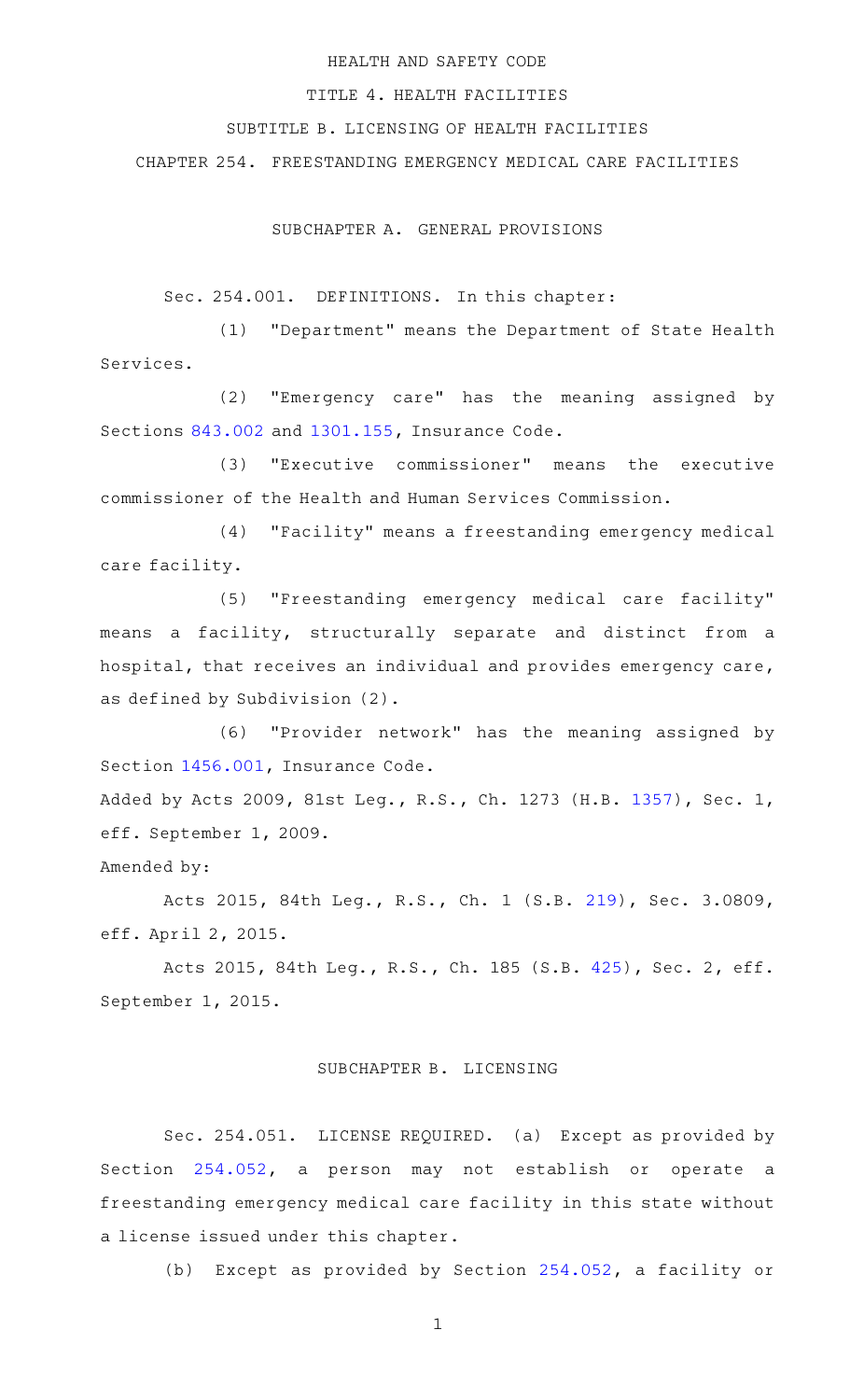person may not hold itself out to the public as a freestanding emergency medical care facility or use any similar term, as defined by department rule, that would give the impression that the facility or person is providing emergency care unless the facility or person holds a license issued under this chapter.

(c) Each separate facility location must have a separate license.

(d) A license issued under this chapter is not transferable or assignable.

(e) A license may be issued only for the establishment or operation of a facility that is in continuous operation 24 hours per day and 7 days per week.

(f) Repealed by Acts 2015, 84th Leg., R.S., Ch. 1, Sec. 3.1639(68), eff. April 2, 2015.

Added by Acts 2009, 81st Leg., R.S., Ch. 1273 (H.B. [1357\)](http://www.legis.state.tx.us/tlodocs/81R/billtext/html/HB01357F.HTM), Sec. 1, eff. September 1, 2009.

Amended by:

Acts 2011, 82nd Leg., R.S., Ch. 1040 (H.B. [3085](http://www.legis.state.tx.us/tlodocs/82R/billtext/html/HB03085F.HTM)), Sec. 1, eff. September 1, 2011.

Acts 2015, 84th Leg., R.S., Ch. 1 (S.B. [219](http://www.legis.state.tx.us/tlodocs/84R/billtext/html/SB00219F.HTM)), Sec. 3.0810, eff. April 2, 2015.

Acts 2015, 84th Leg., R.S., Ch. 1 (S.B. [219](http://www.legis.state.tx.us/tlodocs/84R/billtext/html/SB00219F.HTM)), Sec. 3.1639(68), eff. April 2, 2015.

Sec. 254.052. EXEMPTIONS FROM LICENSING REQUIREMENT. The following facilities are not required to be licensed under this chapter:

(1) an office or clinic owned and operated by a manufacturing facility solely for the purposes of treating its employees and contractors;

(2) temporary emergency clinics in disaster areas;

(3) an office or clinic of a licensed physician, dentist, optometrist, or podiatrist;

 $(4)$  a licensed nursing home;

 $(5)$  a licensed hospital;

(6) a hospital that is owned and operated by this state;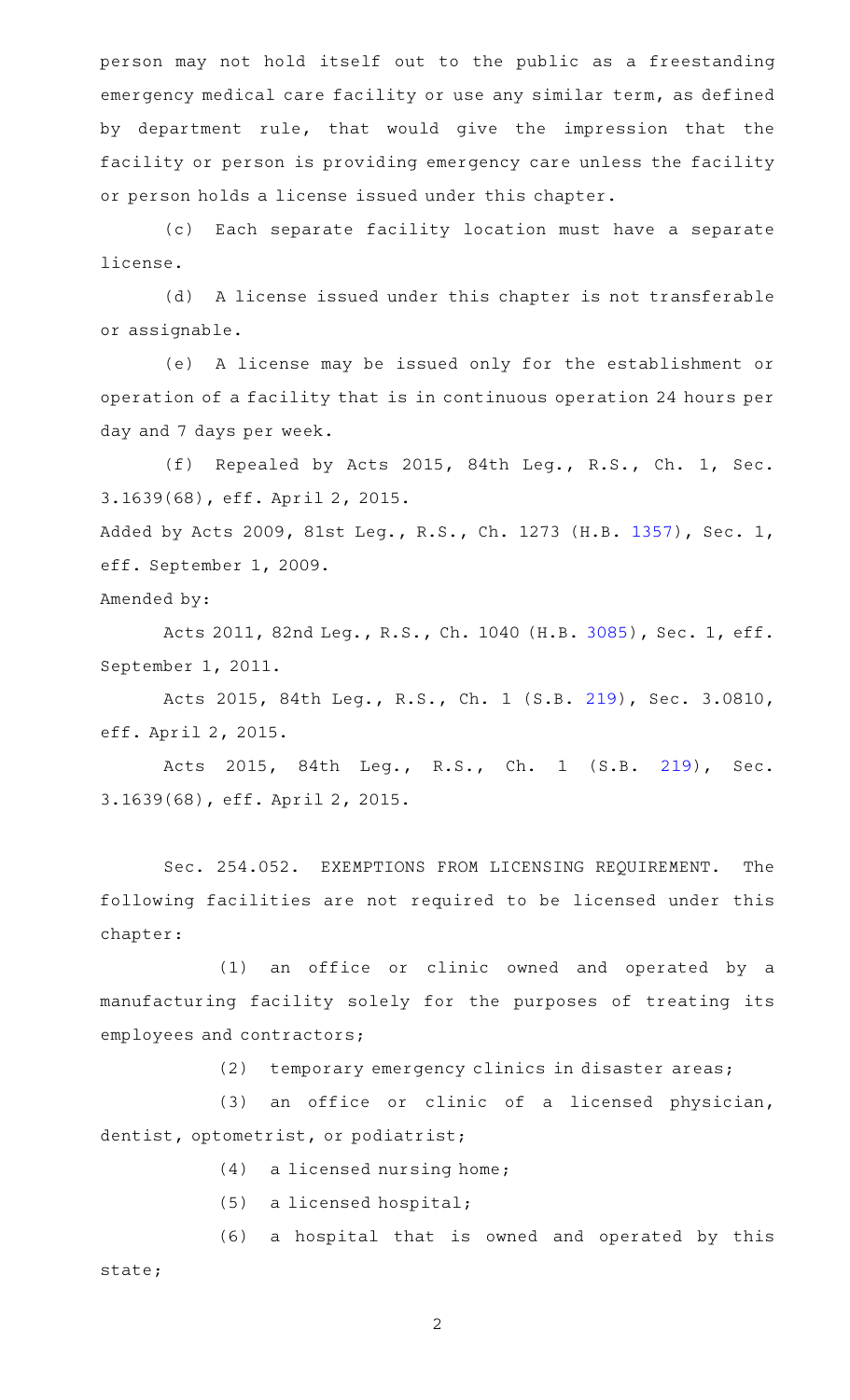(7) a facility located within or connected to a hospital described by Subsection (5) or (6);

(8) a facility that is owned or operated by a hospital described by Subsection (5) or (6) and is:

(A) surveyed as a service of the hospital by an organization that has been granted deeming authority as a national accreditation program for hospitals by the Centers for Medicare and Medicaid Services; or

(B) granted provider-based status by the Centers for Medicare and Medicaid Services; or

(9) a licensed ambulatory surgical center. Added by Acts 2009, 81st Leg., R.S., Ch. 1273 (H.B. [1357\)](http://www.legis.state.tx.us/tlodocs/81R/billtext/html/HB01357F.HTM), Sec. 1, eff. September 1, 2009.

Sec. 254.053. LICENSE APPLICATION AND ISSUANCE. (a) An applicant for a license under this chapter must submit an application to the department on a form prescribed by the department.

(b) Each application must be accompanied by a nonrefundable license fee in an amount set by the executive commissioner by rule.

(c) The application must contain evidence that there is at least one physician and one nurse on the staff of the facility who are licensed by the appropriate state licensing board.

(d) The application must contain evidence that the facility meets the minimum standards and requirements specified in Section [254.151.](http://www.statutes.legis.state.tx.us/GetStatute.aspx?Code=HS&Value=254.151)

(e) The department shall issue a license if, after inspection and investigation, it finds that the applicant and the facility meet the requirements of this chapter and the standards adopted under this chapter.

(f) The license fee must be paid on renewal of the license. The term of a license issued under this chapter is two years. Added by Acts 2009, 81st Leg., R.S., Ch. 1273 (H.B. [1357\)](http://www.legis.state.tx.us/tlodocs/81R/billtext/html/HB01357F.HTM), Sec. 1, eff. September 1, 2009.

# Amended by:

Acts 2011, 82nd Leg., R.S., Ch. 1040 (H.B. [3085](http://www.legis.state.tx.us/tlodocs/82R/billtext/html/HB03085F.HTM)), Sec. 2, eff. September 1, 2011.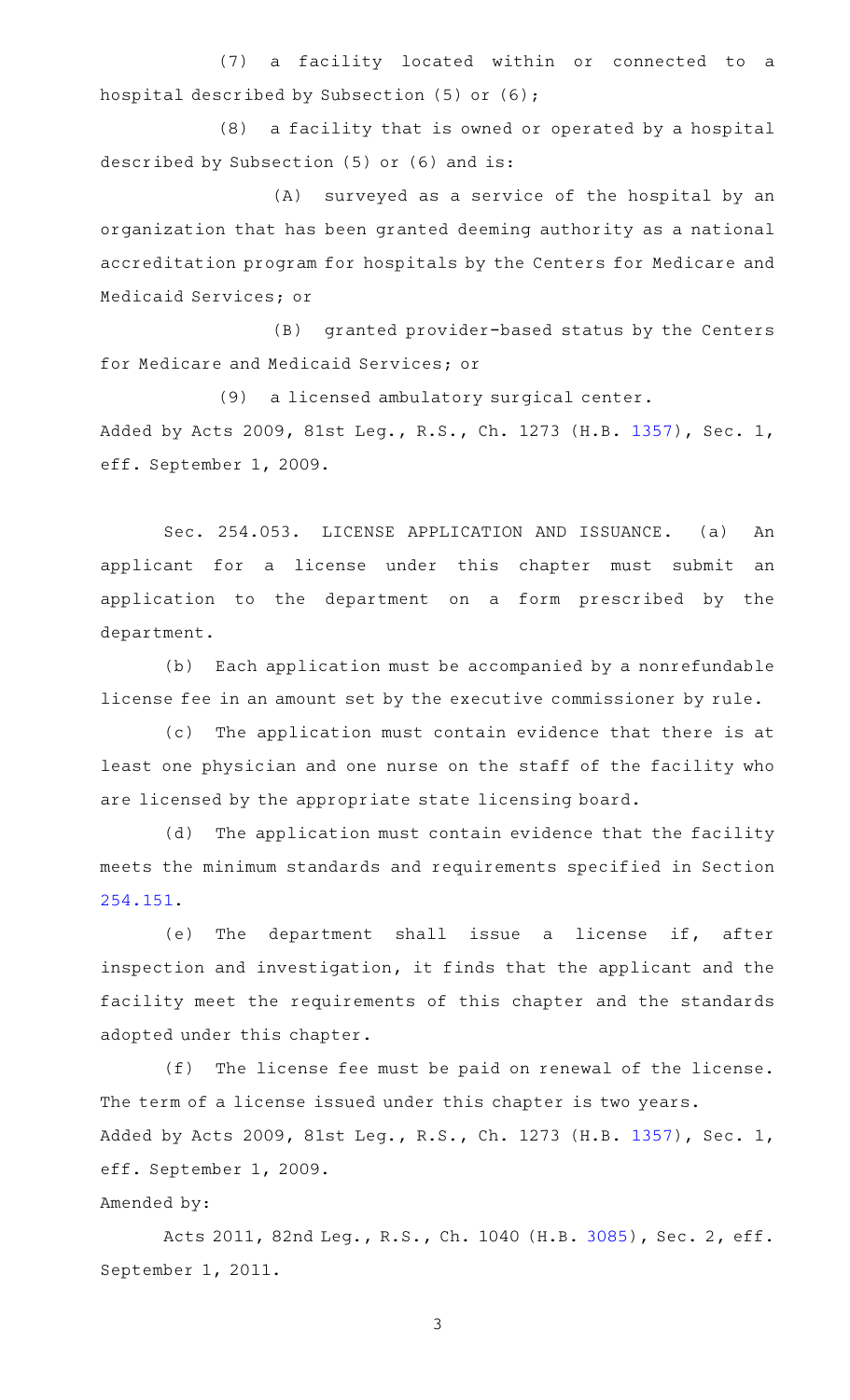Acts 2015, 84th Leg., R.S., Ch. 1 (S.B. [219](http://www.legis.state.tx.us/tlodocs/84R/billtext/html/SB00219F.HTM)), Sec. 3.0811, eff. April 2, 2015.

# SUBCHAPTER C. EXECUTIVE COMMISSIONER AND DEPARTMENT POWERS AND DUTIES

Sec. 254.101. ADOPTION OF RULES. The executive commissioner shall adopt rules necessary to implement this chapter, including requirements for the issuance, renewal, denial, suspension, and revocation of a license to operate a facility. Added by Acts 2009, 81st Leg., R.S., Ch. 1273 (H.B. [1357\)](http://www.legis.state.tx.us/tlodocs/81R/billtext/html/HB01357F.HTM), Sec. 1, eff. September 1, 2009.

Sec. 254.102. FEES. The executive commissioner by rule shall set fees imposed by this chapter in amounts reasonable and necessary to defray the cost of administering this chapter. Added by Acts 2009, 81st Leg., R.S., Ch. 1273 (H.B. [1357\)](http://www.legis.state.tx.us/tlodocs/81R/billtext/html/HB01357F.HTM), Sec. 1, eff. September 1, 2009. Amended by:

Acts 2015, 84th Leg., R.S., Ch. 1 (S.B. [219](http://www.legis.state.tx.us/tlodocs/84R/billtext/html/SB00219F.HTM)), Sec. 3.0812, eff. April 2, 2015.

Sec. 254.103. INSPECTIONS. The department may inspect a facility at reasonable times as necessary to ensure compliance with this chapter.

Added by Acts 2009, 81st Leg., R.S., Ch. 1273 (H.B. [1357\)](http://www.legis.state.tx.us/tlodocs/81R/billtext/html/HB01357F.HTM), Sec. 1, eff. September 1, 2009.

Sec. 254.104. FREESTANDING EMERGENCY MEDICAL CARE FACILITY LICENSING FUND. All fees and administrative penalties collected under this chapter shall be deposited in the state treasury to the credit of the freestanding emergency medical care facility licensing fund and may be appropriated to the department only to administer and enforce this chapter.

Added by Acts 2009, 81st Leg., R.S., Ch. 1273 (H.B. [1357\)](http://www.legis.state.tx.us/tlodocs/81R/billtext/html/HB01357F.HTM), Sec. 1, eff. September 1, 2009. Amended by: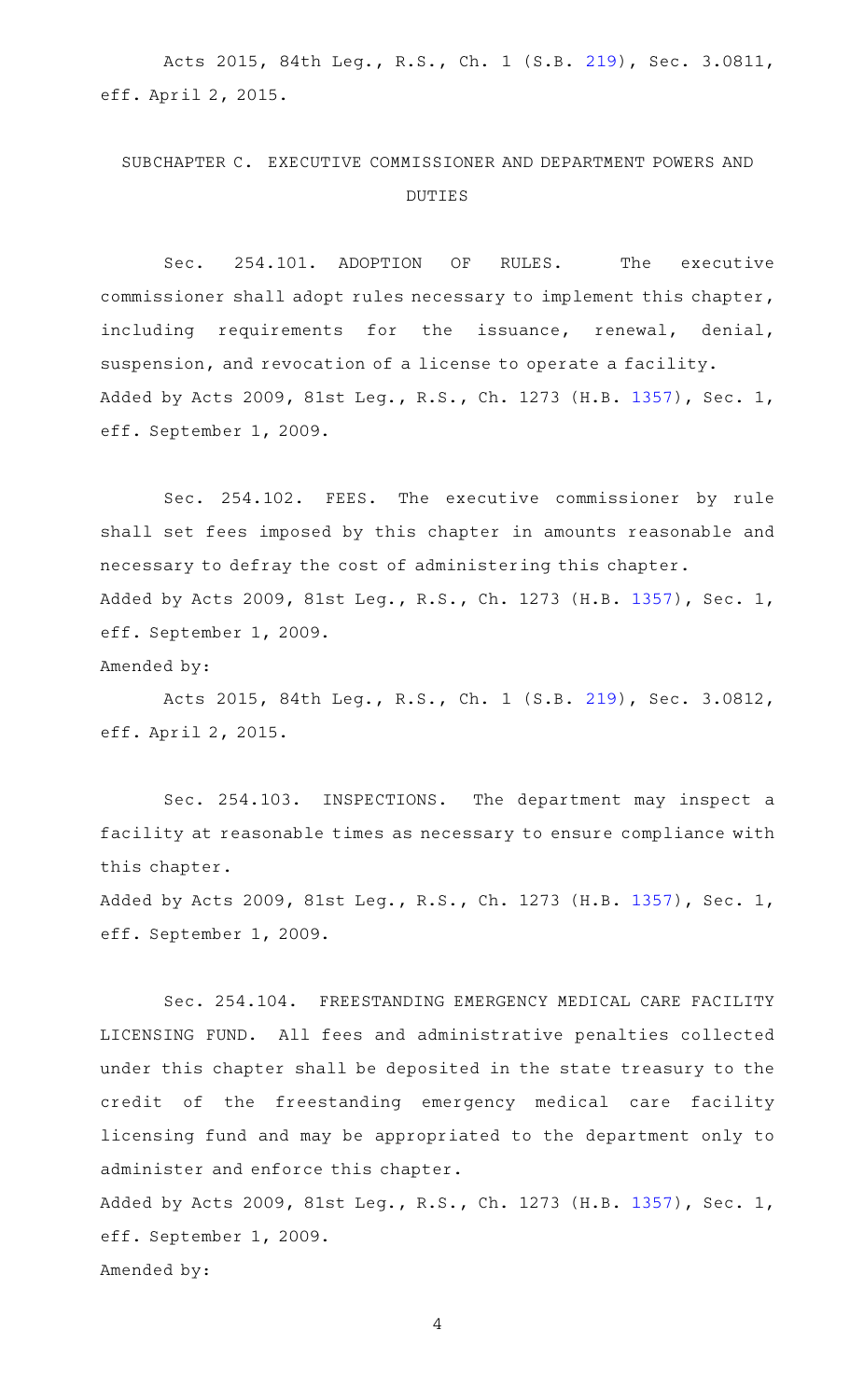Acts 2019, 86th Leg., R.S., Ch. 1093 (H.B. [2041](http://www.legis.state.tx.us/tlodocs/86R/billtext/html/HB02041F.HTM)), Sec. 4, eff. September 1, 2019.

#### SUBCHAPTER D. REGULATION OF FACILITIES

Sec. 254.151. MINIMUM STANDARDS. (a) The executive commissioner shall adopt rules necessary to implement this chapter, including minimum standards for:

 $(1)$  the construction and design of the facility, including plumbing, heating, lighting, ventilation, and other design standards necessary to ensure the health and safety of patients;

 $(2)$  the number, qualifications, and organization of the professional staff and other personnel;

(3) the administration of the facility;

(4) the equipment essential to the health and welfare of the patients;

(5) the sanitary and hygienic conditions within the facility and its surroundings;

 $(6)$  the requirements for the contents, maintenance, and release of medical records;

(7) the minimal level of care and standards for denial of care;

(8) the provision of laboratory and radiological services;

(9) the distribution and administration of drugs and controlled substances;

(10) a quality assurance program for patient care;

(11) disclosure, if applicable, of the following:

(A) the name and social security number of the sole proprietor, if the facility is a sole proprietor;

(B) the name and social security number of each general partner who is an individual, if the facility is a partnership;

(C) the name and social security number of any individual who has an ownership interest of more than 25 percent in the corporation, if the facility is a corporation; and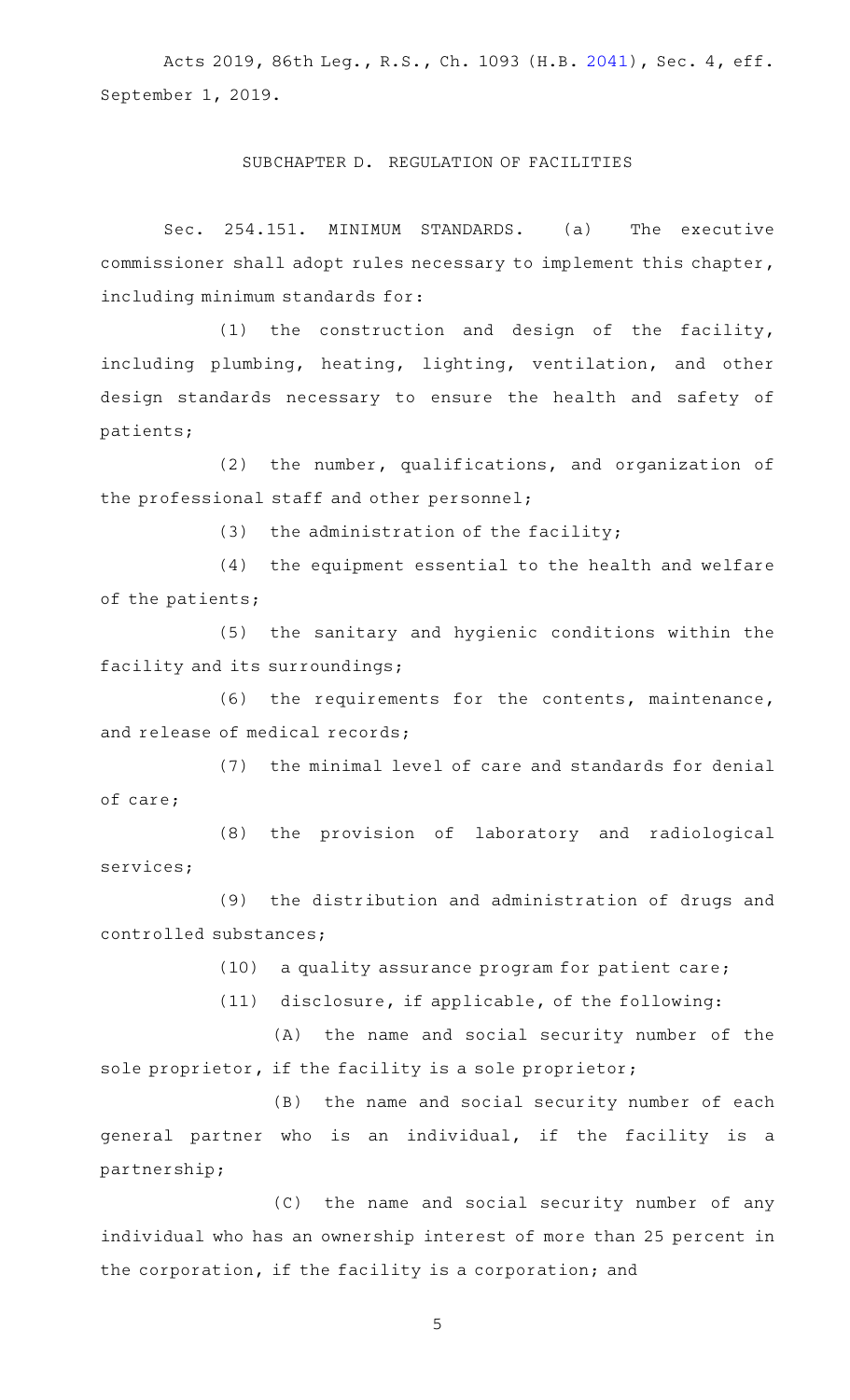(D) the name and license numbers of any physicians licensed by the Texas Medical Board who have a financial interest in the facility or any entity which has an ownership interest in the facility;

(12) transfer protocols for patients requiring advanced medical care at a hospital; and

 $(13)$  any other aspect of the operation of a facility that the executive commissioner considers necessary to protect the facility 's patients and the public.

(b) In adopting the rules required under Subsection (a) concerning transfer protocols, the executive commissioner must consult with physicians who provide emergency care, medical consultant organizations, and organizations representing hospitals licensed in this state.

(c) The minimum standards under this section shall apply to all facilities licensed under this chapter. Added by Acts 2009, 81st Leg., R.S., Ch. 1273 (H.B. [1357\)](http://www.legis.state.tx.us/tlodocs/81R/billtext/html/HB01357F.HTM), Sec. 1, eff. September 1, 2009.

Amended by:

Acts 2015, 84th Leg., R.S., Ch. 1 (S.B. [219](http://www.legis.state.tx.us/tlodocs/84R/billtext/html/SB00219F.HTM)), Sec. 3.0813, eff. April 2, 2015.

Sec. 254.153. FACILITY CARE REQUIREMENTS. (a) A facility shall provide to each facility patient, without regard to the individual's ability to pay, an appropriate medical screening, examination, and stabilization within the facility's capability, including ancillary services routinely available to the facility, to determine whether an emergency medical condition exists and any necessary stabilizing treatment.

(b) Before a facility accepts any patient for treatment or diagnosis, the facility shall enter into a referral, transmission, or admission agreement with a hospital licensed in this state. Added by Acts 2009, 81st Leg., R.S., Ch. 1273 (H.B. [1357\)](http://www.legis.state.tx.us/tlodocs/81R/billtext/html/HB01357F.HTM), Sec. 1, eff. September 1, 2009.

Sec. 254.154. COMPLAINTS. A person may file a complaint with the department against a facility licensed under this chapter.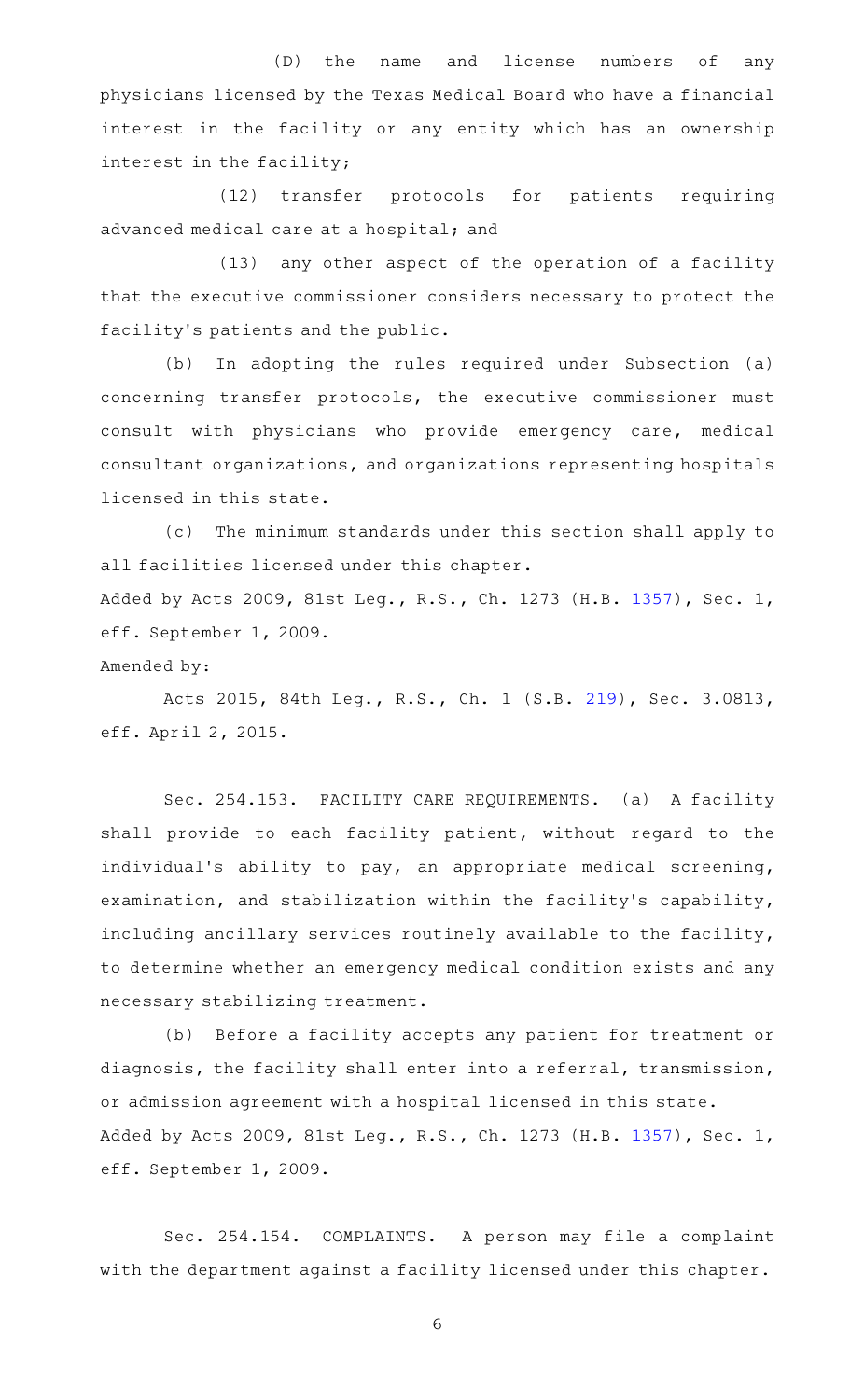Added by Acts 2009, 81st Leg., R.S., Ch. 1273 (H.B. [1357\)](http://www.legis.state.tx.us/tlodocs/81R/billtext/html/HB01357F.HTM), Sec. 1, eff. September 1, 2009.

Sec. 254.155. NOTICE OF FEES.

(a) A facility shall post notice that:

 $(1)$  states:

(A) the facility is a freestanding emergency medical care facility;

(B) the facility charges rates comparable to a hospital emergency room and may charge a facility fee;

(C) a facility or a physician providing medical care at the facility may be an out-of-network provider for the patient 's health benefit plan provider network; and

(D) a physician providing medical care at the facility may bill separately from the facility for the medical care provided to a patient; and

(2) either:

(A) lists the health benefit plans in which the facility is an in-network provider in the health benefit plan's provider network; or

(B) states the facility is an out-of-network provider for all health benefit plans.

(b) The notice required by this section must be posted prominently and conspicuously:

 $(1)$  at the primary entrance to the facility;

(2) in each patient treatment room;

(3) at each location within the facility at which a person pays for health care services; and

(4) on the home page of the facility's Internet website or on a different page available through a hyperlink that is:

(A) entitled "Insurance Information"; and

(B) located prominently on the home page.

(c) The notice required by Subsections  $(b)(1)$ ,  $(2)$ , and  $(3)$ must be in legible print on a sign with dimensions of at least 8.5 inches by 11 inches.

(d) Notwithstanding Subsection (b), a facility that is an in-network provider in one or more health benefit plan provider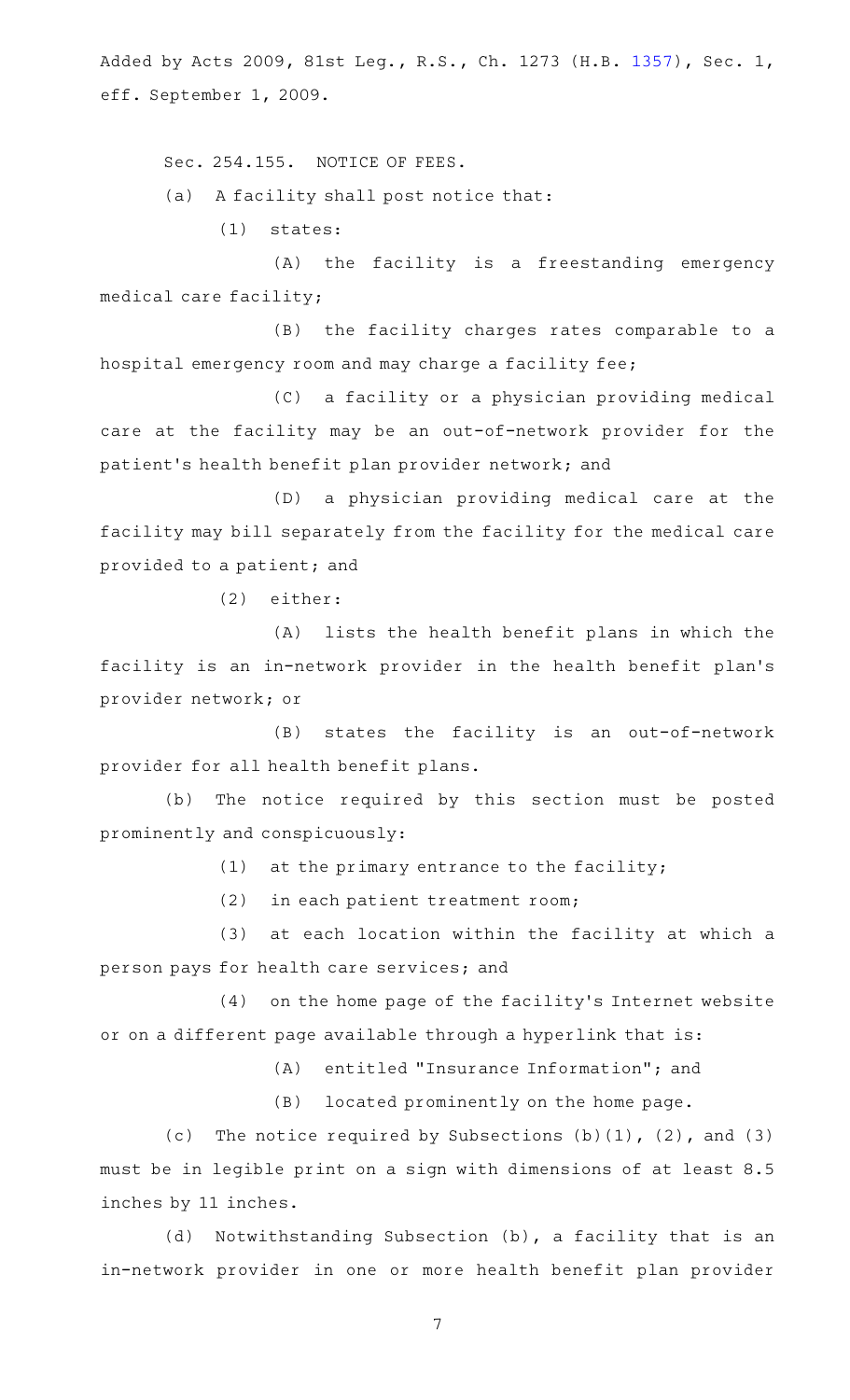networks complies with Subsection (a)(2) if the facility:

(1) provides notice on the facility's Internet website listing the health benefit plans in which the facility is an in-network provider in the health benefit plan's provider network; and

(2) provides to a patient written confirmation of whether the facility is an in-network provider in the patient's health benefit plan 's provider network.

(e) A facility may not add to or alter the language of a notice required by this section.

Added by Acts 2015, 84th Leg., R.S., Ch. 185 (S.B. [425](http://www.legis.state.tx.us/tlodocs/84R/billtext/html/SB00425F.HTM)), Sec. 3, eff. September 1, 2015.

Amended by:

Acts 2017, 85th Leg., R.S., Ch. 175 (H.B. [3276](http://www.legis.state.tx.us/tlodocs/85R/billtext/html/HB03276F.HTM)), Sec. 2, eff. September 1, 2017.

Acts 2019, 86th Leg., R.S., Ch. 1093 (H.B. [2041](http://www.legis.state.tx.us/tlodocs/86R/billtext/html/HB02041F.HTM)), Sec. 5, eff. September 1, 2019.

Sec. 254.1555. CERTAIN FEES PROHIBITED. (a) A facility that provides a health care service, including testing or vaccination, to an individual accessing the service from the individual 's vehicle may not charge the individual or a third-party payor a facility or observation fee.

(b) This section may not be construed as expanding the type of health care services a facility is authorized to provide under this chapter.

Added by Acts 2021, 87th Leg., R.S., Ch. 1050 (S.B. [2038\)](http://www.legis.state.tx.us/tlodocs/87R/billtext/html/SB02038F.HTM), Sec. 2, eff. September 1, 2021.

Sec. 254.1556. DISCLOSURE OF CERTAIN PRICES AND FEES DURING DECLARED DISASTER; CONSTRUCTION. (a) A facility that provides testing or vaccination for an infectious disease for which a state of disaster has been declared under Chapter [418](http://www.statutes.legis.state.tx.us/GetStatute.aspx?Code=GV&Value=418), Government Code, shall disclose the price the facility charges for the test or vaccine and any facility fees, supply costs, and other costs associated with the test or vaccine in accordance with the disclosure requirements described by Section [254.156,](http://www.statutes.legis.state.tx.us/GetStatute.aspx?Code=HS&Value=254.156) as added by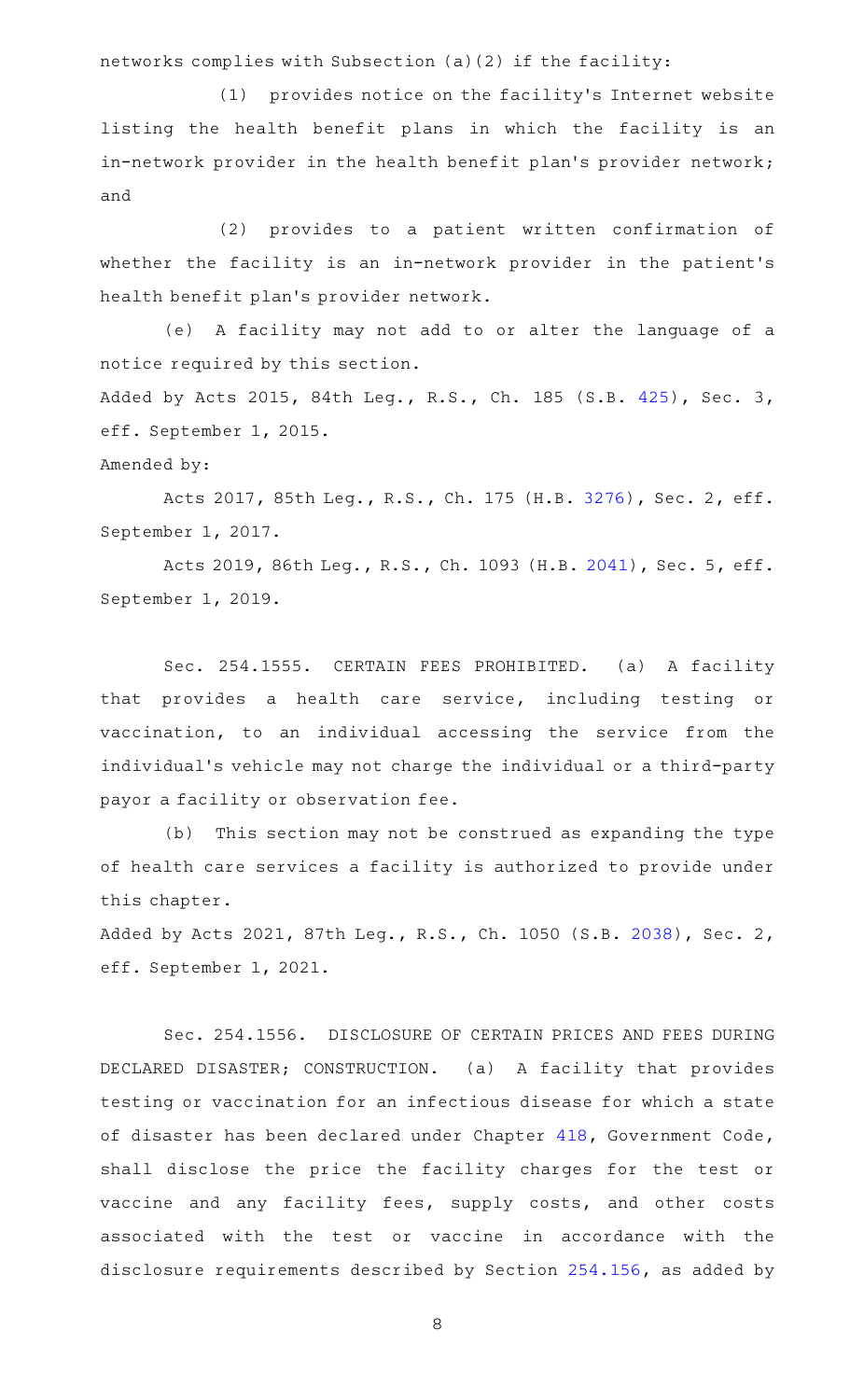Chapter 1093 (H.B. 2041), Acts of the 86th Legislature, Regular Session, 2019.

(b) This section may not be construed as expanding the type of health care services a facility is authorized to provide under this chapter.

Added by Acts 2021, 87th Leg., R.S., Ch. 1050 (S.B. [2038\)](http://www.legis.state.tx.us/tlodocs/87R/billtext/html/SB02038F.HTM), Sec. 2, eff. September 1, 2021.

Sec. 254.156. DISCLOSURE STATEMENT REQUIRED. (a) In addition to the notice required under Section [254.155](http://www.statutes.legis.state.tx.us/GetStatute.aspx?Code=HS&Value=254.155), a facility shall provide to a patient or a patient 's legally authorized representative a written disclosure statement in accordance with this section that:

(1) lists the facility's observation and facility fees that may result from the patient 's visit; and

(2) lists the health benefit plans in which the facility is a network provider in the health benefit plan's provider network or states that the facility is an out-of-network provider for all health benefit plans.

(b) A facility shall provide the disclosure statement in accordance with the standards prescribed by Section [254.153\(](http://www.statutes.legis.state.tx.us/GetStatute.aspx?Code=HS&Value=254.153)a).

 $(c)$  The disclosure statement must be:

(1) printed in at least  $16$ -point boldface type;

 $(2)$  in a contrasting color using a font that is easily readable; and

(3) in English and Spanish.

(d) The disclosure statement:

(1) must include:

 $(A)$  the name and contact information of the facility; and

(B) a place for the patient or the patient's legally authorized representative and an employee of the facility to sign and date the disclosure statement;

(2) may include information on the facility's procedures for seeking reimbursement from the patient's health benefit plan; and

(3) must, as applicable: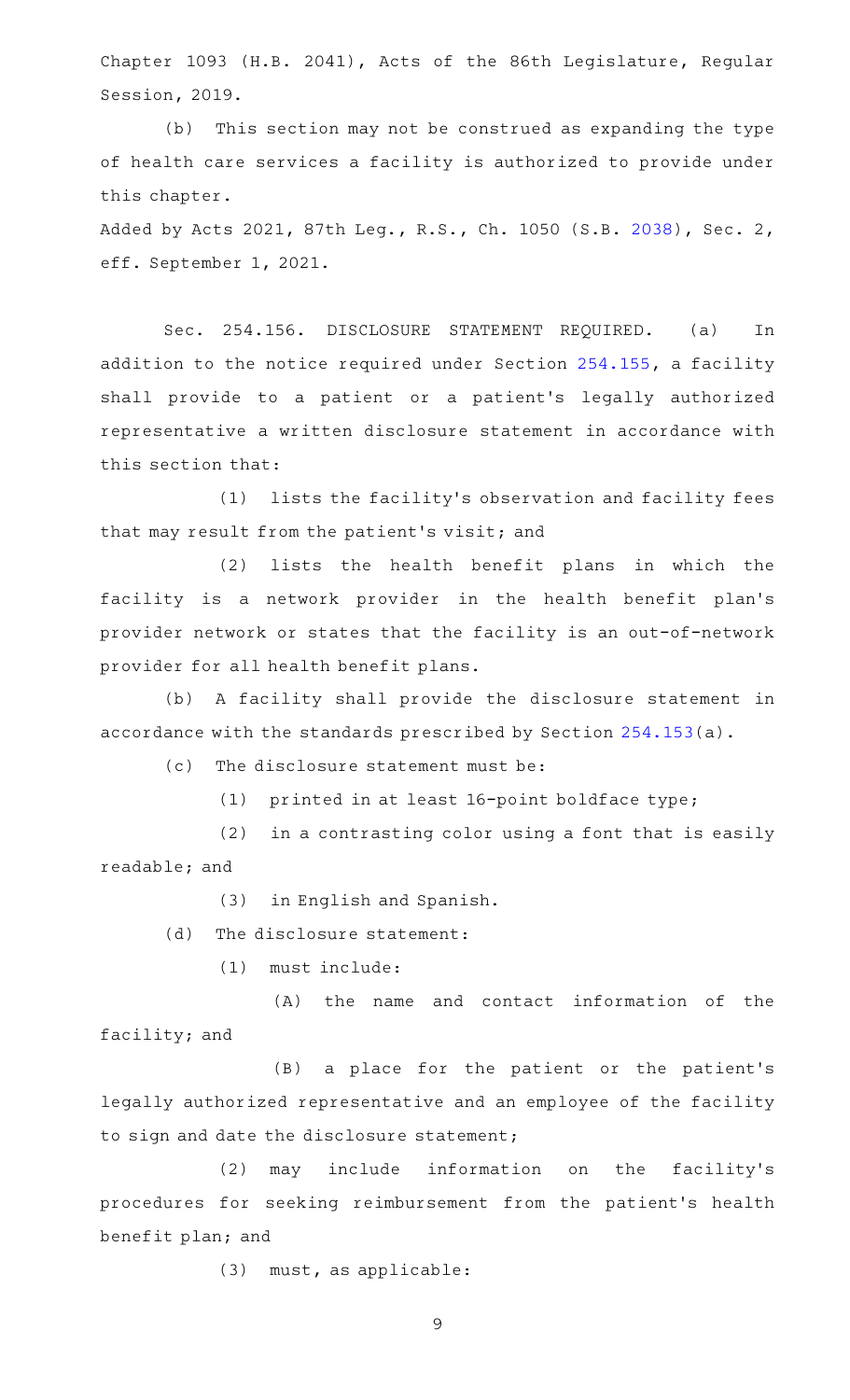(A) state "This facility charges a facility fee for medical treatment" and include:

(i) the facility's median facility fee;

(ii) a range of possible facility fees; and

(iii) the facility fees for each level of care provided at the facility; and

(B) state "This facility charges an observation fee for medical treatment" and include:

 $(i)$  the facility's median observation fee;

(ii) a range of possible observation fees;

and

(iii) the observation fees for each level of care provided at the facility.

(e) A facility may include only the information described by Subsection (d) in the required disclosure statement and may not include any additional information in the statement. The facility annually shall update the statement.

(f) A facility shall provide each patient with a physical copy of the disclosure statement even if the patient refuses or is unable to sign the statement. If a patient refuses or is unable to sign the statement, as required by this section, the facility shall indicate in the patient 's file that the patient failed to sign.

(g) A facility shall retain a copy of a signed disclosure statement provided under this section until the first anniversary of the date on which the disclosure was signed.

(h) A facility is not required to provide notice to a patient or a patient 's legally authorized representative under this section if the facility determines before providing emergency health care services to the patient that the patient will not be billed for the services.

(i) A facility complies with the requirements of Subsections (a)(1) and (d)(3) if the facility posts on the facility 's Internet website in a manner that is easily accessible and readable:

 $(1)$  the facility's standard charges, including the fees described by those subsections; and

(2) updates to the standard charges at least annually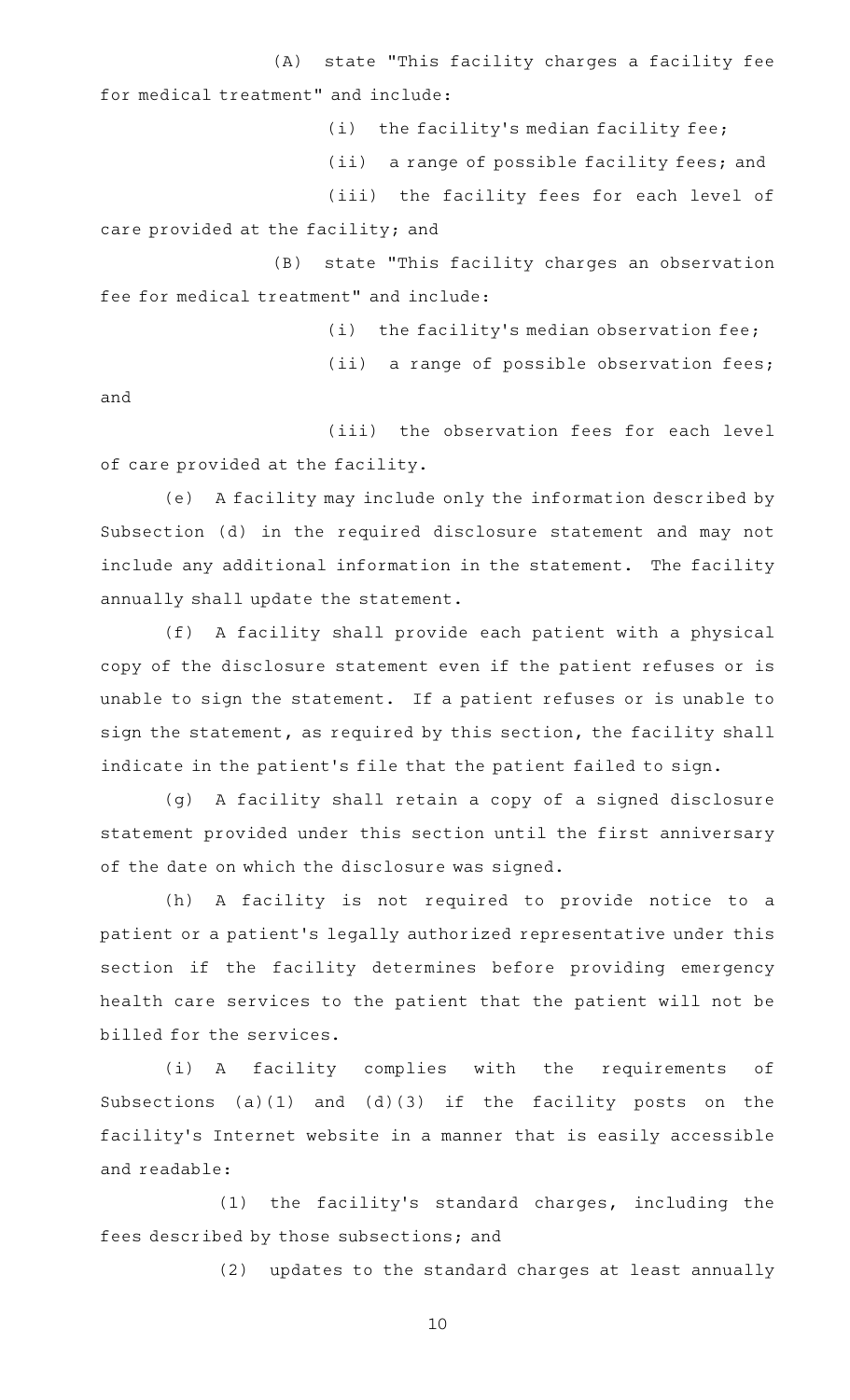or more frequently as appropriate to reflect the facility 's current charges.

(j) A facility's failure to obtain the signed disclosure statement required by this section from the patient or the patient 's legally authorized representative may not be a determining factor in the adjudication of liability for health care services provided to the patient at the facility.

Added by Acts 2019, 86th Leg., R.S., Ch. 1093 (H.B. [2041\)](http://www.legis.state.tx.us/tlodocs/86R/billtext/html/HB02041F.HTM), Sec. 6, eff. September 1, 2019.

Sec. 254.157. CERTAIN ADVERTISING PROHIBITED. (a) A facility may not advertise or hold itself out as a network provider, including by stating that the facility "takes" or "accepts" any insurer, health maintenance organization, health benefit plan, or health benefit plan network, unless the facility is a network provider of a health benefit plan issuer.

(b) A facility may not post the name or logo of a health benefit plan issuer in any signage or marketing materials if the facility is an out-of-network provider for all of the issuer 's health benefit plans.

(c) A violation of this section is a false, misleading, or deceptive act or practice under Subchapter [E](http://www.statutes.legis.state.tx.us/GetStatute.aspx?Code=BC&Value=17.41), Chapter [17,](http://www.statutes.legis.state.tx.us/GetStatute.aspx?Code=BC&Value=17) Business & Commerce Code, and is actionable under that subchapter. Added by Acts 2019, 86th Leg., R.S., Ch. 1093 (H.B. [2041\)](http://www.legis.state.tx.us/tlodocs/86R/billtext/html/HB02041F.HTM), Sec. 6, eff. September 1, 2019.

Sec. 254.158. REMOVAL OF SIGNS. A facility that closes or for which a license issued under this chapter expires or is suspended or revoked shall immediately remove or cause to be removed any signs within view of the general public indicating that the facility is in operation.

Added by Acts 2019, 86th Leg., R.S., Ch. 1093 (H.B. [2041\)](http://www.legis.state.tx.us/tlodocs/86R/billtext/html/HB02041F.HTM), Sec. 6, eff. September 1, 2019.

Sec. 254.160. PROHIBITED PRICING PRACTICES DURING DECLARED STATE OF DISASTER. (a) In this section, "unconscionable price" means a price that is more than 200 percent of the average price for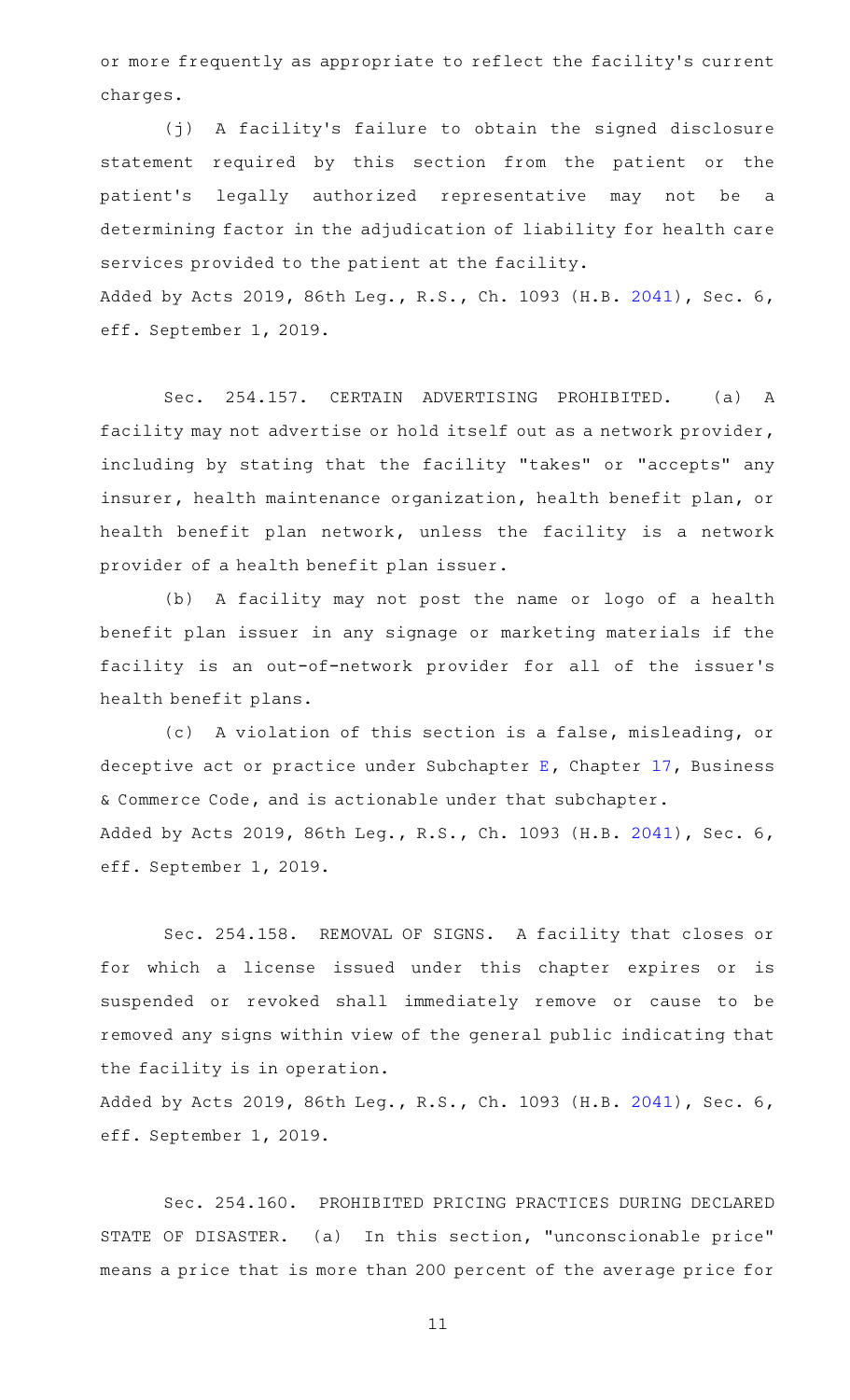the same or a substantially similar product or service provided to other individuals by health care facilities located in the same county or nearest county to the county in which the freestanding emergency medical care facility is located, as applicable, according to data collected by the department under Chapter [108.](http://www.statutes.legis.state.tx.us/GetStatute.aspx?Code=HS&Value=108)

(b) During a state of disaster declared by the governor under Chapter [418](http://www.statutes.legis.state.tx.us/GetStatute.aspx?Code=GV&Value=418), Government Code, a facility may not:

(1) charge an individual an unconscionable price for a product or service provided at the facility; or

(2) knowingly or intentionally charge a third-party payor, including a health benefit plan insurer, a price higher than the price charged to an individual for the same product or service based on the payor 's liability for payment or partial payment of the product or service.

(c) Subsection (b)(2) does not prohibit a facility from:

(1) offering an uninsured individual a cash discount for a particular product or service; or

(2) accepting directly from an individual full payment for a health care product or service in lieu of submitting a claim to the individual 's health benefit plan.

Added by Acts 2021, 87th Leg., R.S., Ch. 1050 (S.B. [2038\)](http://www.legis.state.tx.us/tlodocs/87R/billtext/html/SB02038F.HTM), Sec. 3, eff. September 1, 2021.

# SUBCHAPTER E. ENFORCEMENT AND PENALTIES

Sec. 254.201. DENIAL, SUSPENSION, PROBATION, OR REVOCATION OF LICENSE. (a) The department may deny, suspend, or revoke a license for a violation of this chapter or a rule adopted under this chapter.

(b) The denial, suspension, or revocation of a license by the department and the appeal from that action are governed by the procedures for a contested case hearing under Chapter [2001](http://www.statutes.legis.state.tx.us/GetStatute.aspx?Code=GV&Value=2001), Government Code.

(c) If the department finds that a facility is in repeated noncompliance with this chapter or rules adopted under this chapter but that the noncompliance does not endanger public health and safety, the department may schedule the facility for probation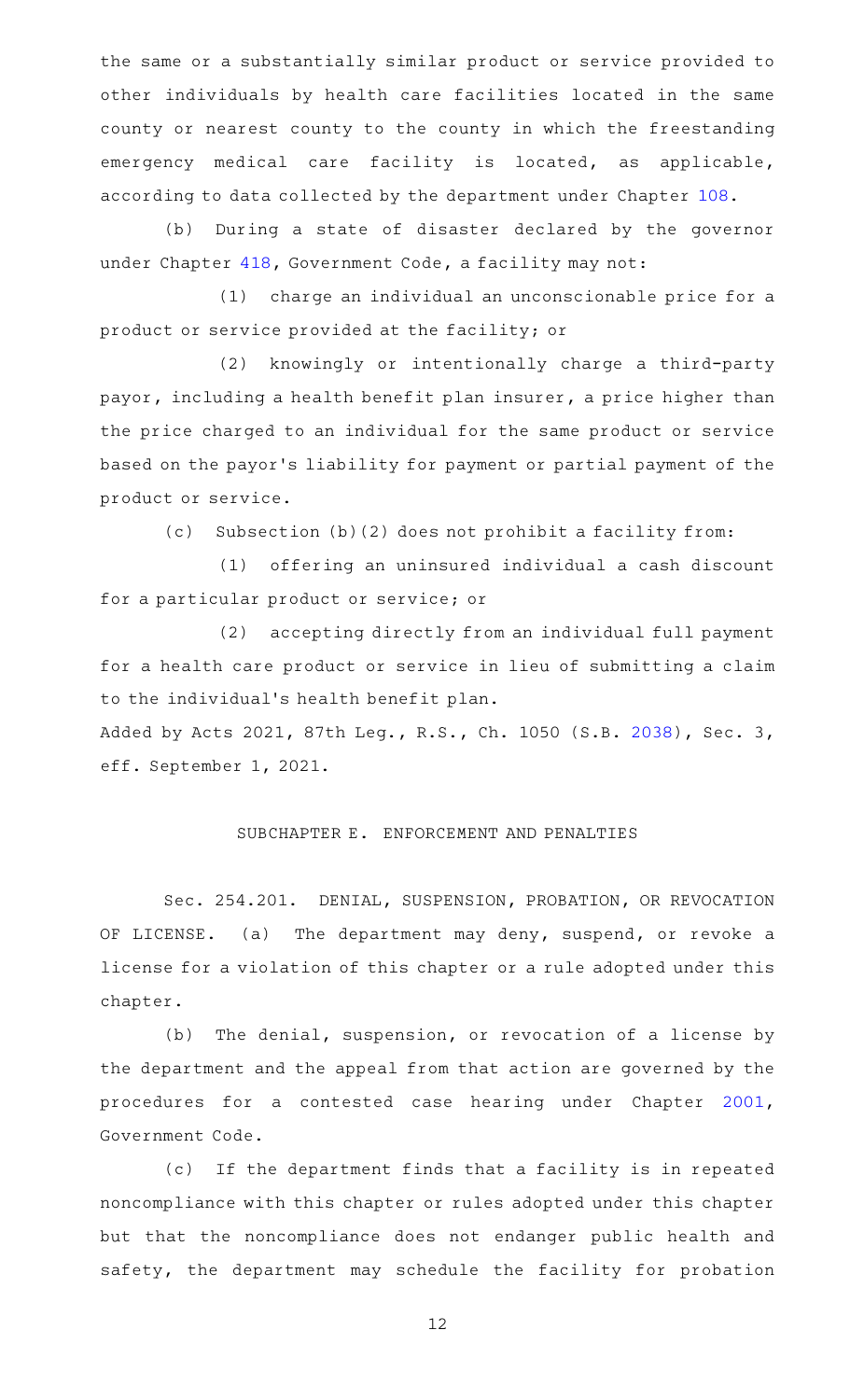rather than suspending or revoking the facility's license. The department shall provide notice to the facility of the probation and of the items of noncompliance not later than the 10th day before the date the probation period begins. The department shall designate a period of not less than 30 days during which the facility remains under probation. During the probation period, the facility must correct the items that were in noncompliance and report the corrections to the department for approval.

(d) The department may suspend or revoke the license of a facility that does not correct items that were in noncompliance or that does not comply with this chapter or the rules adopted under this chapter within the applicable probation period. Added by Acts 2009, 81st Leg., R.S., Ch. 1273 (H.B. [1357\)](http://www.legis.state.tx.us/tlodocs/81R/billtext/html/HB01357F.HTM), Sec. 1,

eff. March 1, 2010.

Sec. 254.202. EMERGENCY SUSPENSION. (a) The department may issue an emergency order to suspend a license issued under this chapter if the department has reasonable cause to believe that the conduct of a license holder creates an immediate danger to the public health and safety.

(b) An emergency suspension under this section is effective immediately without a hearing on notice to the license holder.

(c) On written request of the license holder to the department for a hearing, the department shall refer the matter to the State Office of Administrative Hearings. An administrative law judge of that office shall conduct a hearing not earlier than the 10th day or later than the 30th day after the date the hearing request is received by the department to determine if the emergency suspension is to be continued, modified, or rescinded.

(d) A hearing and any appeal under this section are governed by the department 's rules for a contested case hearing and Chapter [2001](http://www.statutes.legis.state.tx.us/GetStatute.aspx?Code=GV&Value=2001), Government Code.

Added by Acts 2009, 81st Leg., R.S., Ch. 1273 (H.B. [1357\)](http://www.legis.state.tx.us/tlodocs/81R/billtext/html/HB01357F.HTM), Sec. 1, eff. March 1, 2010.

# Amended by:

Acts 2015, 84th Leg., R.S., Ch. 1 (S.B. [219](http://www.legis.state.tx.us/tlodocs/84R/billtext/html/SB00219F.HTM)), Sec. 3.0814, eff. April 2, 2015.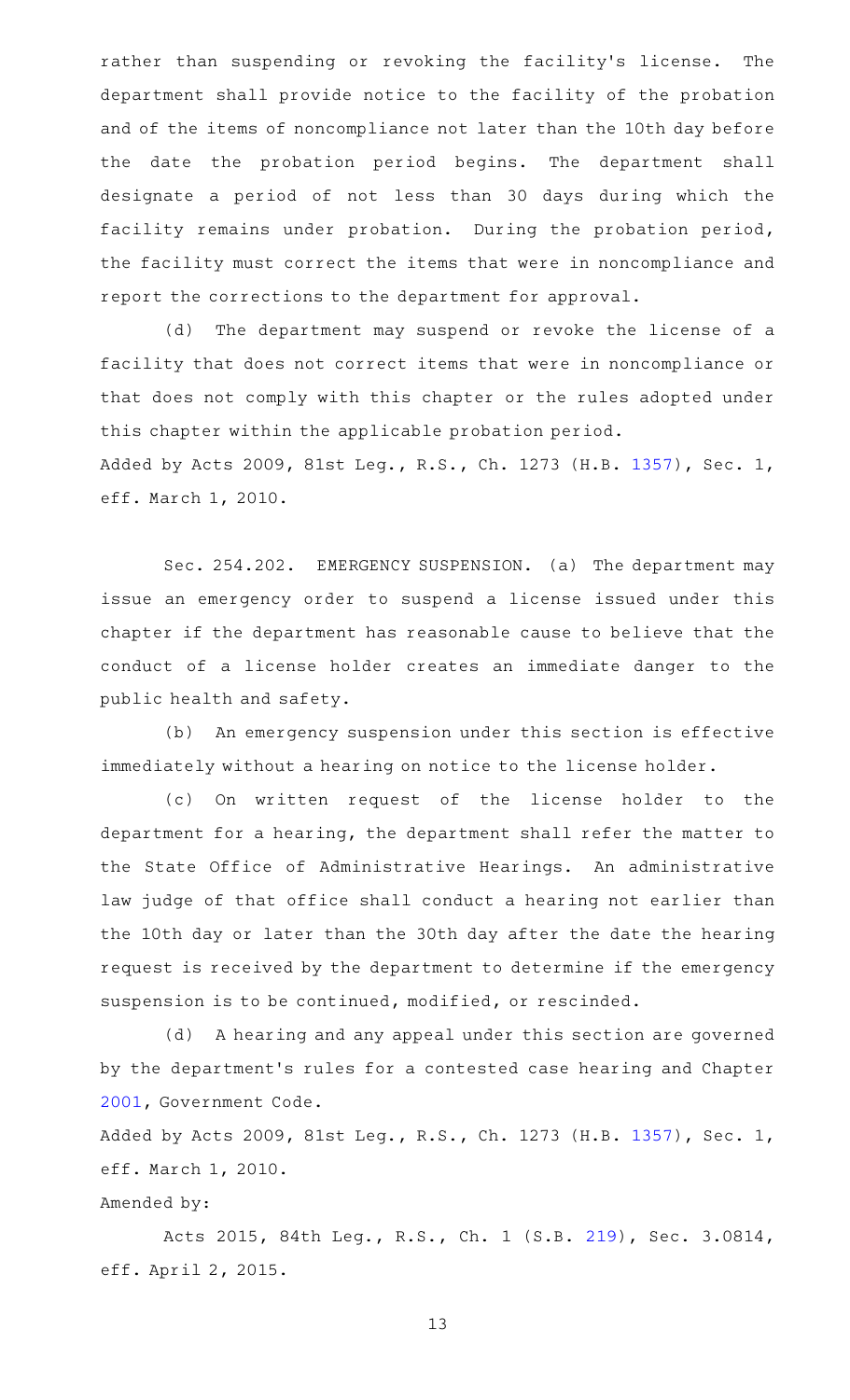Sec. 254.203. INJUNCTION. (a) The department may petition a district court for a temporary restraining order to restrain a continuing violation of the standards or licensing requirements provided under this chapter or of Section [254.158](http://www.statutes.legis.state.tx.us/GetStatute.aspx?Code=HS&Value=254.158) if the department finds that the violation creates an immediate threat to the health and safety of the patients of a facility or of the public.

(b) A district court, on petition of the department and on a finding by the court that a person is violating the standards or licensing requirements provided under this chapter or is violating Section [254.158,](http://www.statutes.legis.state.tx.us/GetStatute.aspx?Code=HS&Value=254.158) may by injunction:

 $(1)$  prohibit a person from continuing the violation;

(2) restrain or prevent the establishment or operation of a facility without a license issued under this chapter; or

(3) grant any other injunctive relief warranted by the facts.

(c) The attorney general shall institute and conduct a suit authorized by this section at the request of the department.

(d) Venue for a suit brought under this section is in the county in which the facility is located or in Travis County. Added by Acts 2009, 81st Leg., R.S., Ch. 1273 (H.B. [1357\)](http://www.legis.state.tx.us/tlodocs/81R/billtext/html/HB01357F.HTM), Sec. 1, eff. March 1, 2010.

# Amended by:

Acts 2019, 86th Leg., R.S., Ch. 1062 (H.B. [1112](http://www.legis.state.tx.us/tlodocs/86R/billtext/html/HB01112F.HTM)), Sec. 2, eff. September 1, 2019.

Acts 2019, 86th Leg., R.S., Ch. 1093 (H.B. [2041](http://www.legis.state.tx.us/tlodocs/86R/billtext/html/HB02041F.HTM)), Sec. 7, eff. September 1, 2019.

Acts 2021, 87th Leg., R.S., Ch. 915 (H.B. [3607\)](http://www.legis.state.tx.us/tlodocs/87R/billtext/html/HB03607F.HTM), Sec. 10.004(b), eff. September 1, 2021.

Sec. 254.204. CRIMINAL PENALTY. (a) A person commits an offense if the person violates Section [254.051](http://www.statutes.legis.state.tx.us/GetStatute.aspx?Code=HS&Value=254.051).

(b) An offense under this section is a Class C misdemeanor.

(c) Each day of a continuing violation constitutes a separate offense.

Added by Acts 2009, 81st Leg., R.S., Ch. 1273 (H.B. [1357\)](http://www.legis.state.tx.us/tlodocs/81R/billtext/html/HB01357F.HTM), Sec. 1, eff. September 1, 2010.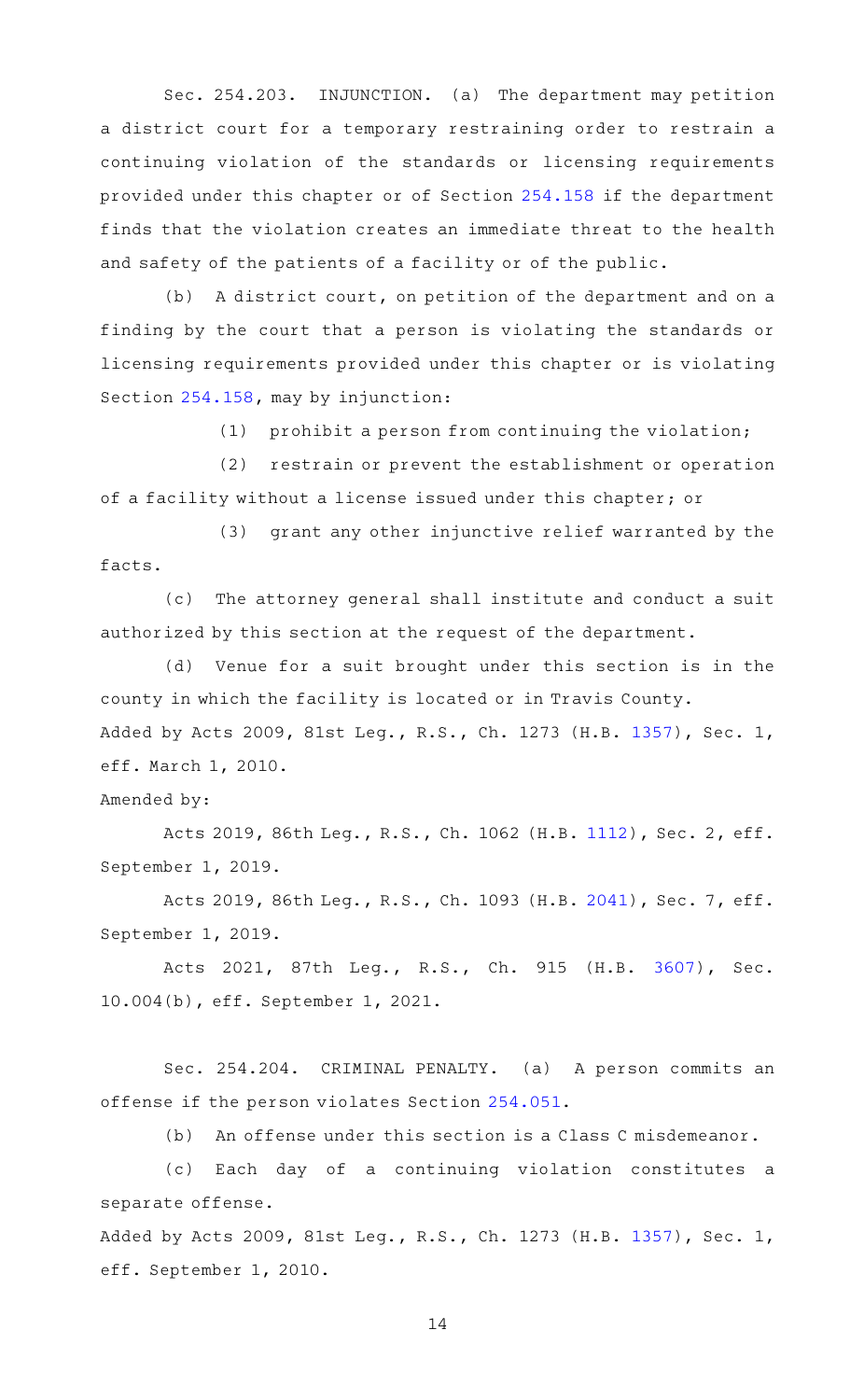Sec. 254.205. IMPOSITION OF ADMINISTRATIVE PENALTY. (a) The department may impose an administrative penalty on a person licensed under this chapter who violates this chapter or a rule or order adopted under this chapter. A penalty collected under this section or Section [254.206](http://www.statutes.legis.state.tx.us/GetStatute.aspx?Code=HS&Value=254.206) shall be deposited in the state treasury to the credit of the freestanding emergency medical care facility licensing fund described by Section [254.104.](http://www.statutes.legis.state.tx.us/GetStatute.aspx?Code=HS&Value=254.104)

(b) A proceeding to impose the penalty is considered to be a contested case under Chapter [2001](http://www.statutes.legis.state.tx.us/GetStatute.aspx?Code=GV&Value=2001), Government Code.

 $(c)$  The penalty may not exceed \$1,000 for each violation. Each day of a continuing violation may be considered a separate violation for purposes of imposing a penalty.

 $(d)$  The amount shall be based on:

 $(1)$  the seriousness of the violation, including the nature, circumstances, extent, and gravity of the violation;

(2) the threat to health or safety caused by the violation;

(3) the history of previous violations;

 $(4)$  the amount necessary to deter a future violation;

(5) whether the violator demonstrated good faith, including when applicable whether the violator made good faith efforts to correct the violation; and

 $(6)$  any other matter that justice may require.

(e) If the department initially determines that a violation occurred, the department shall give written notice of the report by certified mail to the person.

 $(f)$  The notice under Subsection (e) must:

 $(1)$  include a brief summary of the alleged violation;

(2) state the amount of the recommended penalty; and

 $(3)$  inform the person of the person's right to a hearing on the occurrence of the violation, the amount of the penalty, or both.

(g) Within 20 days after the date the person receives the notice under Subsection (e), the person in writing may:

(1) accept the determination and recommended penalty of the department; or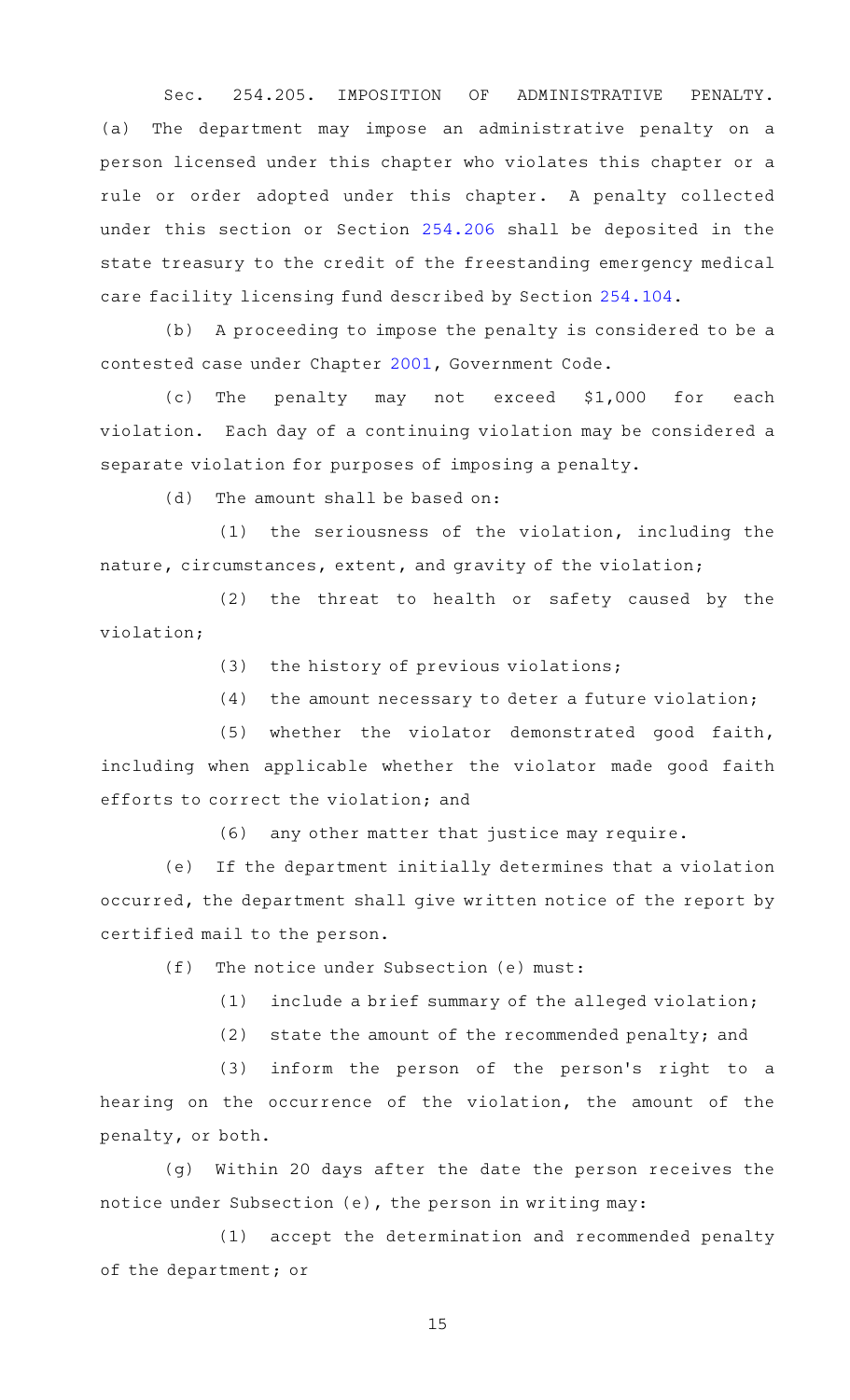$(2)$  make a request for a hearing on the occurrence of the violation, the amount of the penalty, or both.

(h) If the person accepts the determination and recommended penalty or if the person fails to respond to the notice, the department by order shall impose the recommended penalty.

(i) If the person requests a hearing, the department shall refer the matter to the State Office of Administrative Hearings, which shall promptly set a hearing date. The department shall give written notice of the time and place of the hearing to the person. An administrative law judge of that office shall conduct the hearing.

(j) The administrative law judge shall make findings of fact and conclusions of law and promptly issue to the department a written proposal for decision about the occurrence of the violation and the amount of a proposed penalty.

 $(k)$  Based on the findings of fact, conclusions of law, and proposal for decision, the department by order may:

(1) find that a violation occurred and impose a penalty; or

 $(2)$  find that a violation did not occur.

(1) The notice of the order under Subsection (k) that is sent to the person in accordance with Chapter [2001](http://www.statutes.legis.state.tx.us/GetStatute.aspx?Code=GV&Value=2001), Government Code, must include a statement of the right of the person to judicial review of the order.

Added by Acts 2009, 81st Leg., R.S., Ch. 1273 (H.B. [1357\)](http://www.legis.state.tx.us/tlodocs/81R/billtext/html/HB01357F.HTM), Sec. 1, eff. March 1, 2010.

Amended by:

Acts 2015, 84th Leg., R.S., Ch. 1 (S.B. [219](http://www.legis.state.tx.us/tlodocs/84R/billtext/html/SB00219F.HTM)), Sec. 3.0815, eff. April 2, 2015.

Acts 2019, 86th Leg., R.S., Ch. 1093 (H.B. [2041](http://www.legis.state.tx.us/tlodocs/86R/billtext/html/HB02041F.HTM)), Sec. 8, eff. September 1, 2019.

Sec. 254.206. PAYMENT AND COLLECTION OF ADMINISTRATIVE PENALTY; JUDICIAL REVIEW. (a) Within 30 days after the date an order of the department under Section [254.205\(](http://www.statutes.legis.state.tx.us/GetStatute.aspx?Code=HS&Value=254.205)k) that imposes an administrative penalty becomes final, the person shall:

 $(1)$  pay the penalty; or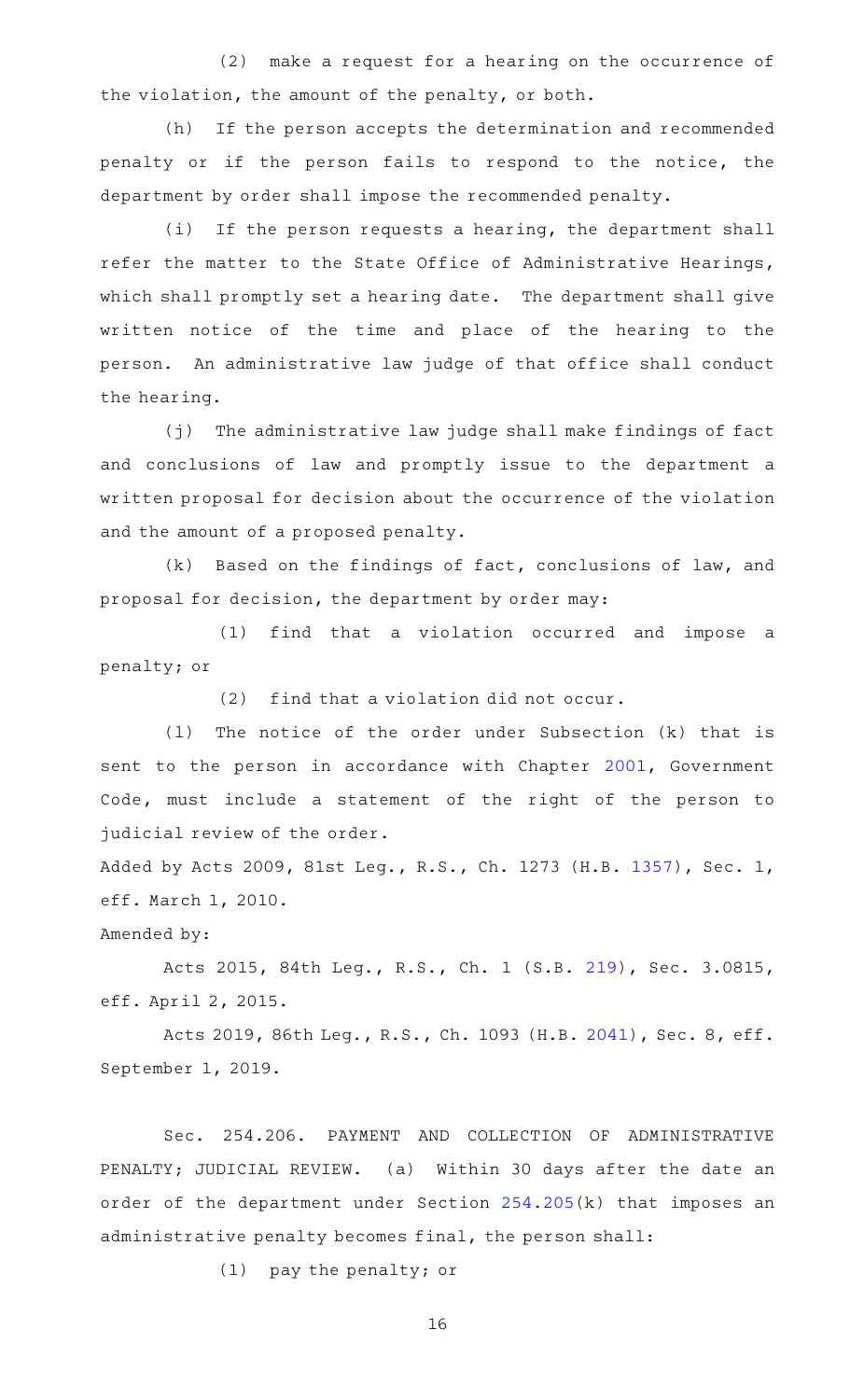(2) file a petition for judicial review of the department 's order contesting the occurrence of the violation, the amount of the penalty, or both.

(b) Within the 30-day period prescribed by Subsection (a), a person who files a petition for judicial review may:

 $(1)$  stay enforcement of the penalty by:

(A) paying the penalty to the court for placement in an escrow account; or

(B) giving the court a supersedeas bond approved by the court that:

(i) is for the amount of the penalty; and

(ii) is effective until all judicial review of the department 's order is final; or

(2) request the court to stay enforcement of the penalty by:

(A) filing with the court a sworn affidavit of the person stating that the person is financially unable to pay the penalty and is financially unable to give the supersedeas bond; and

(B) sending a copy of the affidavit to the department by certified mail.

(c) If the department receives a copy of an affidavit under Subsection (b)(2), the department may file with the court, within five days after the date the copy is received, a contest to the affidavit. The court shall hold a hearing on the facts alleged in the affidavit as soon as practicable and shall stay the enforcement of the penalty on finding that the alleged facts are true. The person who files an affidavit has the burden of proving that the person is financially unable to pay the penalty or to give a supersedeas bond.

(d) If the person does not pay the penalty and the enforcement of the penalty is not stayed, the penalty may be collected. The attorney general may sue to collect the penalty.

(e) If the court sustains the finding that a violation occurred, the court may uphold or reduce the amount of the penalty and order the person to pay the full or reduced amount of the penalty.

(f) If the court does not sustain the finding that a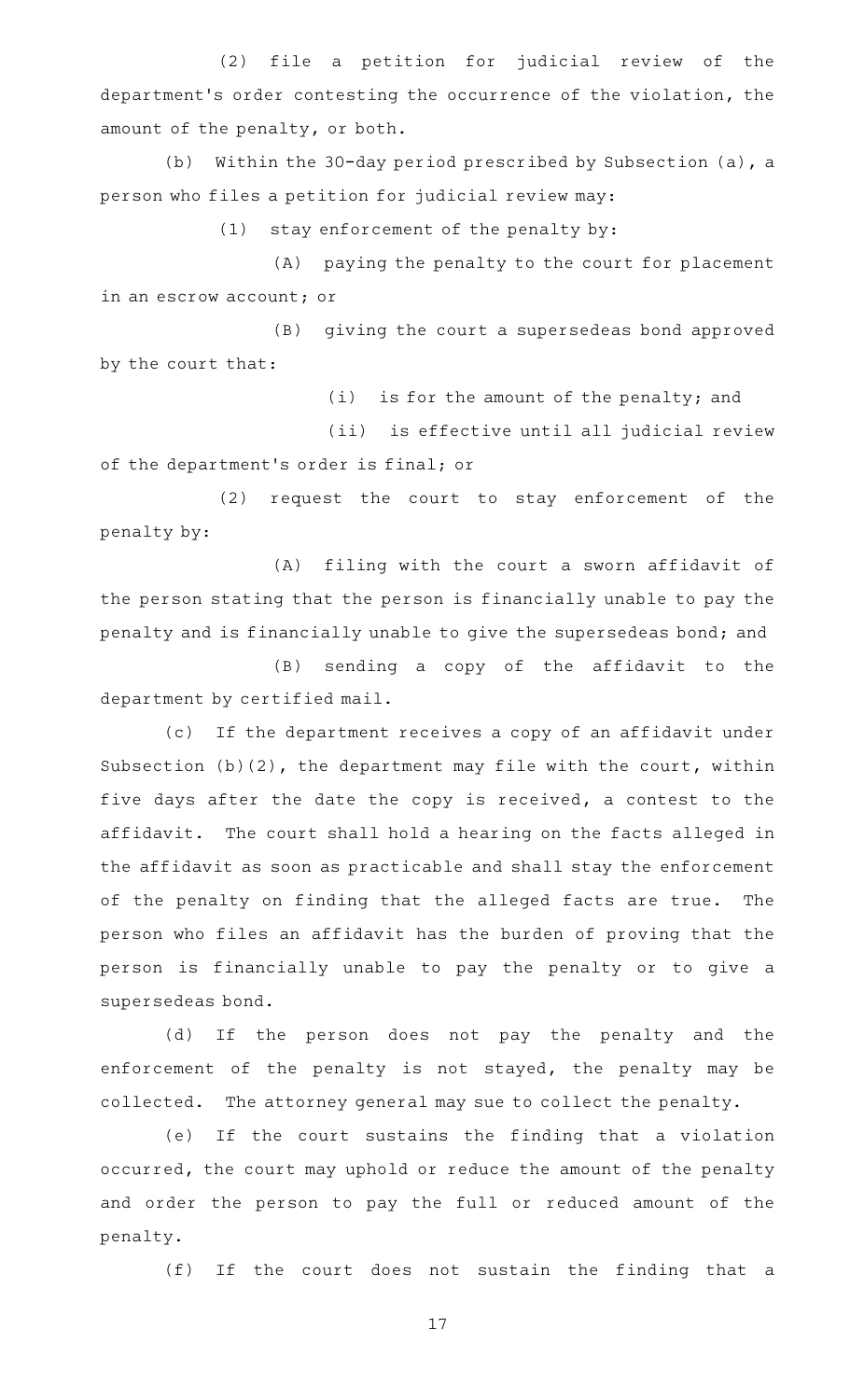violation occurred, the court shall order that a penalty is not owed.

(g) If the person paid the penalty and if the amount of the penalty is reduced or the penalty is not upheld by the court, the court shall order, when the court 's judgment becomes final, that the appropriate amount plus accrued interest be remitted to the person within 30 days after the date that the judgment of the court becomes final. The interest accrues at the rate charged on loans to depository institutions by the New York Federal Reserve Bank. The interest shall be paid for the period beginning on the date the penalty is paid and ending on the date the penalty is remitted.

(h) If the person gave a supersedeas bond and the penalty is not upheld by the court, the court shall order, when the court 's judgment becomes final, the release of the bond. If the person gave a supersedeas bond and the amount of the penalty is reduced, the court shall order the release of the bond after the person pays the reduced amount.

Added by Acts 2009, 81st Leg., R.S., Ch. 1273 (H.B. [1357\)](http://www.legis.state.tx.us/tlodocs/81R/billtext/html/HB01357F.HTM), Sec. 1, eff. March 1, 2010.

#### Amended by:

Acts 2015, 84th Leg., R.S., Ch. 1 (S.B. [219](http://www.legis.state.tx.us/tlodocs/84R/billtext/html/SB00219F.HTM)), Sec. 3.0816, eff. April 2, 2015.

Sec. 254.207. ENFORCEMENT. Notwithstanding any conflicting provision in this subchapter and except for good cause shown, the Health and Human Services Commission shall impose the following on a person licensed under this chapter who violates Section [254.160](http://www.statutes.legis.state.tx.us/GetStatute.aspx?Code=HS&Value=254.160) or a rule adopted under that section:

 $(1)$  for the first violation, an administrative penalty in an amount equal to \$10,000;

 $(2)$  for the second violation:

(A) an administrative penalty in an amount equal to \$50,000; and

(B) a suspension of the person's license for 30 days; and

(3) for the third violation, a permanent revocation of